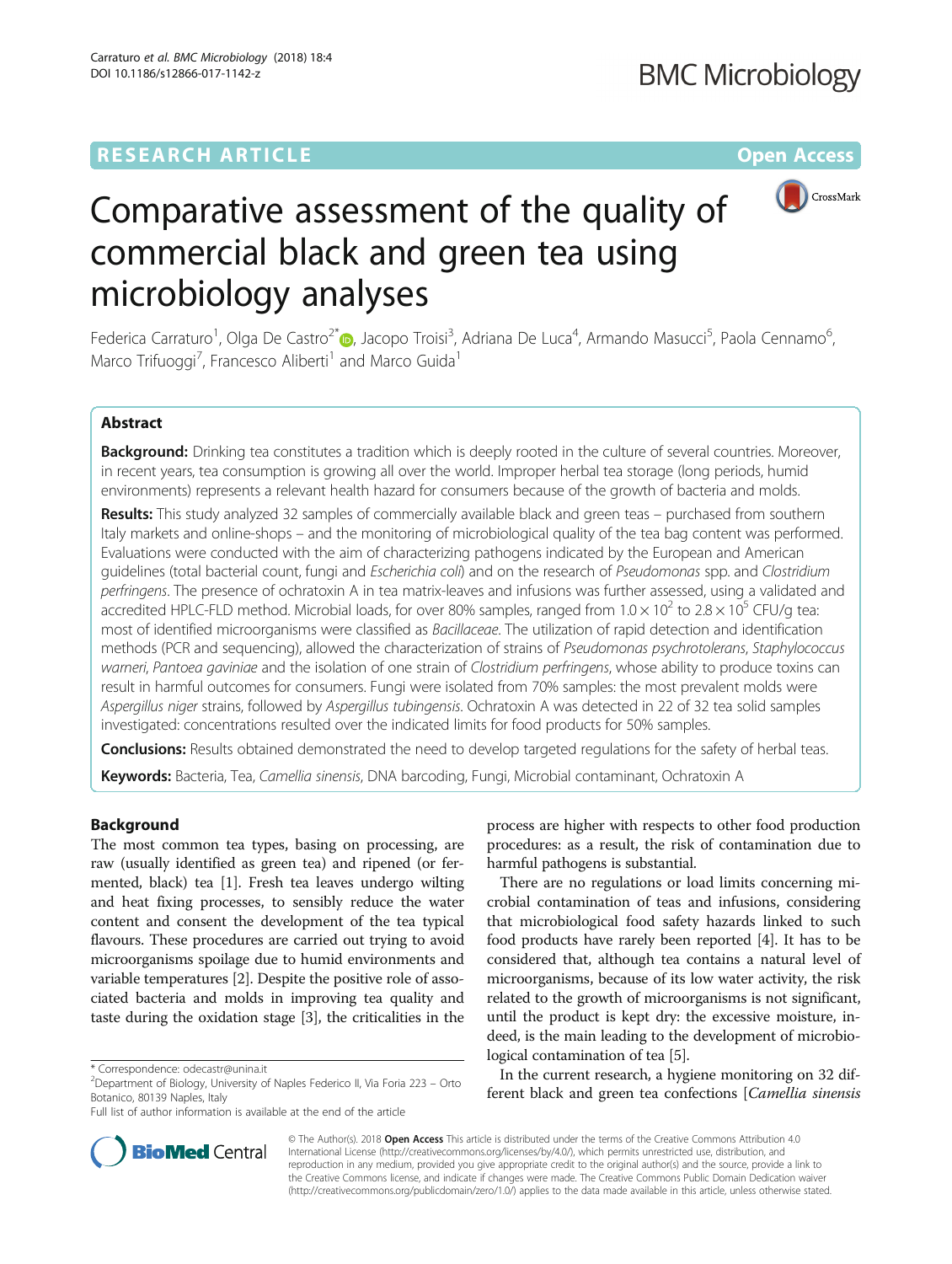(L.) Kuntze] was performed in order to assess whether the evaluated products, in terms of microbial loads, were in accordance with established guidelines [[6](#page-10-0), [7\]](#page-10-0).

The research is part of a wider project consisting on a multi-faceted pilot study aimed to analyze 32 brands of European and Italian commercially available tea (16 black teas and 16 green teas) to evaluate: the presence of heavy metals and phthalates (Ferretti V, unpublished data); and adulterations (food fraud) through the a rapid and efficient protocol using DNA barcode (DNA Verity Test) [\[8\]](#page-10-0).

Our analysis mainly aimed to the microbiological and molecular identification of bacteria and molds in commercial tea samples. In addition to the evaluation of total bacterial count and the research of molds, yeasts and Escherichia coli, as suggested by Tea and Herbal Infusions Europe and American Herbal Product Association [[6](#page-10-0), [7](#page-10-0)], microbiological analysis was focused on the detection of Pseudomonas spp. and Clostridium perfringens. Sulphite reducing Clostridia contamination is particularly critical, considering the possibility of the microorganism to produce toxins able to survive to high infusions temperatures [\[9](#page-10-0)– [11](#page-10-0)]. Rapid detection methods, through PCR and sequencing protocols, constitute a tailored support to the fast confirmation of food matrices contamination [[12](#page-10-0)]. The molecular characterization of isolated microbial strains consented the definition of the microbial flora in tea and infusions and emphasized the importance of rapid microorganisms identification techniques to prevent foodborne infections.

The study was also focused on the research both on tea dried comminuted leaf matrices present in the teabags (solid sample) and tea infusions (liquid sample) of ochratoxin A (carcinogenic, immunotoxic, nephrotoxic and hepatotoxic mycotoxin), whose migration from tea has been largely reported [[13, 14](#page-10-0)]. The fast detection of ochratoxin A (OTA) produced by molds (especially Aspergilli), through analytical chemistry targeted methodologies (HPLC-FLD), represents a valid assessment of the OTA intake levels via tea: the disposal of such data in fast times is able to support the identification of criticalities before tea products market distribution, reducing the health risk for consumers.

#### Methods

# Tea sampling and sample preparation for the laboratory analyses

Tea sampling was the same of De Castro et al. [\[8\]](#page-10-0). Briefly, a total of 32 tea packages (C. sinensis) were purchased from market in Naples (southern Italy) and online-shops (Table [1](#page-2-0)). All products are available to consumers also by online-shops and represented by 17 different Italian and international famous brands (7 and 10, respectively). Of these, 16 samples were fermented tea (black tea) and 16 samples were raw tea (green tea). In addition, decaffeinated and soluble samples were also considered. The tea samples

were chosen considering both the sales network (supermarkets, drugstores and herbalist's shops), the price (cheap and expensive), the marketing quality (packaging, publicity and brand) and presence of filters into the packages (except for an accessions of soluble green tea). All information (except for the brand) are reported in Table [1](#page-2-0). Tea samples were stored at ambient temperature before the microbiological

analyses and mycotoxin characterization. Two different templates were used owing to different analyses: (1) dried for microbiological evaluations (one filter/sample) and mycotoxins (ochratoxin A) detection (5 g/sample); and (2) aqueous infusion for mycotoxins analyses. Briefly, using a microwave, 150 mL of boiled ultrapure water (ROMIL-SpS Super Purity Solvent, ROMIL) was poured into each beaker containing one filter of tea samples and then left to stand (3-8 min) according to manufacturer's instructions (Table [1](#page-2-0)). The standards (only water) and extracts were prepared in scrupulously clean glassware. Both microbiological and mycotoxins analysis were performed in duplicate.

# Microbiological characterization Sample preparation

The content of each infusion bag tea is singularly weighed into a 50 mL tube and a 1:10 dilution is prepared with 0.9% sterile NaCl solution. Tubes are shaken vigorously for 60 s and vortexed for 10-20 s. The solutions, basing on each microbial research protocol, are plated on solid agar media through spread or pour plating. Sample is plated in two replicates, setting up two ten-fold dilutions per sample. Plates are then incubated at different temperatures and specific times, based on the microorganism or group of microorganisms researched as reported below. A successive DNA barcoding analyses was employed to characterization of microorganisms isolated from selective and non-selective solid enrichment growth media.

#### Total bacterial count isolation

Total bacterial count (TBC) analysis, according to International Organization for Standardization (ISO) procedure [[15\]](#page-10-0), consists on pouring 1 mL from the sample in Plate Count Agar (PCA) (Oxoid, Thermo Fisher Scientific Inc., Waltham, MA, USA); PCA plates are incubated at  $30 \pm 1$  °C for 72 h. The totality of colonies is counted. Different morphology colonies are sub-cultured in fresh PCA agar and submitted for molecular analysis.

#### Molds and yeasts isolation

Molds and yeasts research, according to ISO procedure [[16\]](#page-10-0), was performed by pour plating 1 mL sample in Rose-Bengal chloramphenicol agar (DRBC, Oxoid, Thermo Fisher Scientific Inc., Waltham, MA, USA); Rose-Bengal agar plates are incubated at  $22 \pm$ 1 °C for 72 h. The totality of colonies is counted.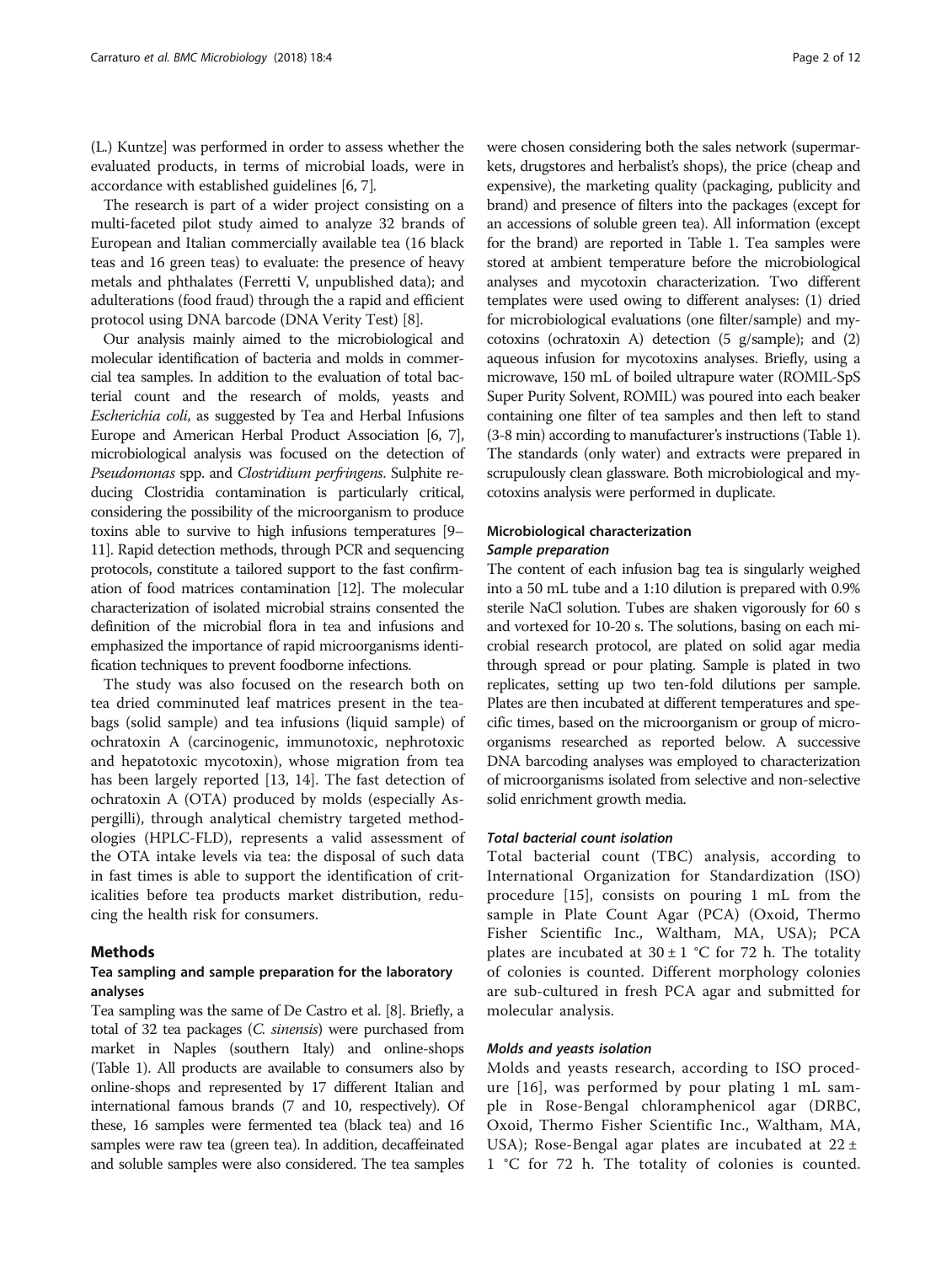<span id="page-2-0"></span>Table 1 List of the Italian commercialized black and green tea packages analysed in this study (N and V samples, respectively). For each accession is reported information about the marketing quality (high, medium and low), sales network (D = discount supermarket; H = herbalist's shop; S = supermarket; P = drugstore) and the price (e)  $[(A), <1 < \epsilon < 2$ ; (C),  $2 < \epsilon < 4$ ; (D),  $4 < \epsilon < 6$ ; (E),  $>6\epsilon]$ . Numbers of filters/package, gr/filter, ingredient and infuse protocol preparation have been copied from the original package

|                 | Code Marketing quality‡ Sales | network |           | package       |                | Price nº filters/ gr/filter Label information                                                                  | Infusions<br>instructions:<br>$H_2O^{\circ}C$ , min** |
|-----------------|-------------------------------|---------|-----------|---------------|----------------|----------------------------------------------------------------------------------------------------------------|-------------------------------------------------------|
| Black teas      |                               |         |           |               |                |                                                                                                                |                                                       |
| N1              | Medium                        | Н       | D         | 2             | 1.5            | Organic black teas leaves of Camelia sinensis (L.) Kuntze (100%)                                               | Bo., 5-8                                              |
| N <sub>2</sub>  | Medium-good                   | P, H    | D         | 20            | 2              | Tea leaves [Camellia sinensis (L.) Kuntze]                                                                     | Bo., 5-6                                              |
| N <sub>3</sub>  | Good                          | S       | B         | 25            | 1.5            | Black tea, aromas                                                                                              | $100, 2-3$                                            |
| N4              | Low-medium                    | S       | C         | 15            | 2              | Not reported                                                                                                   | Bo., 3                                                |
| N <sub>5</sub>  | Good                          | Р, Н    | C         | 20            | 1.75           | Black certified tea 100%                                                                                       | $80, 1-3$                                             |
| N <sub>6</sub>  | Good                          | S       | B         | 25            | 1.5            | Tea                                                                                                            | $100, 3-5$                                            |
| N7              | Good                          | S       | C         | 25            | 1.5            | Decaffeinated tea                                                                                              | $100, 3-5$                                            |
| N8              | Good                          | S       | Β         | 25            | 1.5            | Not reported                                                                                                   | Bo., 2-3                                              |
| N <sub>9</sub>  | Good                          | S       | C         | 25            | 2              | Black tea (94%), lemon aroma (6%)                                                                              | $100, 3-4$                                            |
| N <sub>10</sub> | Low                           | S       | Β         | 25            | $1.75*$        | Black tea (100%)                                                                                               | Bo., 3-5                                              |
| N11             | Good                          | S       | D         | 23            | 1.5            | Decaffeinated black tea, caffeine <0.1%                                                                        | 100, 3                                                |
| N <sub>12</sub> | Low                           | S       | B         | 25            | 1.7            | Black tea                                                                                                      | Bo., 3                                                |
| N <sub>13</sub> | Low                           | S       | Β         | 25            | $2*$           | Black tea (95%), natural lemon aroma (5%)                                                                      | $90-100, 3$                                           |
| N <sub>14</sub> | Low                           | S       | Β         | 25            | $1.75*$        | Black tea leaves                                                                                               | Bo., 3-5                                              |
| N <sub>15</sub> | Medium                        | Н       | C         | 20            | $\overline{2}$ | Decaffeinated organic black tea, caffeine <0.1%                                                                | $100, 3-5$                                            |
| N <sub>16</sub> | Good                          | S       | $\subset$ | 14            | 5†             | Sugar, acidifier (citric acid), decaffeinated tea extract, aromas, lemon<br>juice powdered (0.5%). Gluten free | N.d.                                                  |
| Green teas      |                               |         |           |               |                |                                                                                                                |                                                       |
| V1              | Good                          | P, H    | Ε         | 20            | 2              | Pure leaves of green tea (Camelia sinensis Kuntze)                                                             | Bo., 5-7                                              |
| V2              | Medium                        | P, H    | Е         | 20            | 2              | Green tea leaves (Camelia sinensis) (99%), bergamot essential oil (1%)                                         | Bo., 5                                                |
| V3              | Medium                        | Н       | D         | 20            | 1.5            | Organic green tea leave [Camellia sinensis (L.) Kuntze] (100%)                                                 | Bo., 5-8                                              |
| V4              | Medium                        | P, H    | D         | 20            | $1.8*$         | Green tea leave                                                                                                | Bo., 3-5                                              |
| V5              | Medium-good                   | Р, Н    | D         | 20            | 2              | Unfermented organic tea (Camellia sinensis L.) leave                                                           | Bo., 5-6                                              |
| V6              | Medium                        | Н       | C         | 20            | 1.75           | Green tea certified by Fairtrade                                                                               | 80, 3                                                 |
| V7              | Medium                        | Н       | D         | 20            | $2*$           | Not reported                                                                                                   | Bo., 3-5                                              |
| V8              | Good                          | S       | C         | 25            | $1.3*$         | Green tea (100%)                                                                                               | $90, 2-3$                                             |
| V9              | Good                          | S       | C         | 10            | $1.3*$         | Green tea, aromas, peel of citruses (2.1%: grapefruit, lemon, lime,<br>orange)                                 | $90, 2-3$                                             |
| V10             | Good                          | S       | C         | 10            | $1.3*$         | Green tea, aromas, spices 2% (anise, cinnamon, liquorice)                                                      | $90, 2-3$                                             |
| V11             | Good                          | S       | C         | 10            | $1.3*$         | Green tea, aromas, mint (7.9%)                                                                                 | $90, 2-3$                                             |
| V12             | Good                          | S       | C         | 25            | 1.6            | Green tea                                                                                                      | 75, 3                                                 |
| V13             | Low                           | S       | Β         | 25            | $1.75*$        | Green tea                                                                                                      | Bo., 3-5                                              |
| V14             | Low                           | S       | Β         | 25            | $2^*$          | Organic green tea                                                                                              | 80, 3                                                 |
| V15             | Low                           | D       | Α         | 20            | 1.75           | Green tea                                                                                                      | Bo., 3-5                                              |
| V16             | Medium                        | S       | Α         | $\frac{1}{2}$ | 125††          | Sugar, acidifier (citric acid), green tea soluble extract, aromas,<br>ginseng soluble extract                  | N.d.                                                  |

‡, value determined by a questionnaire conducted on 25 people (13 females and 12 males); \*, value deducted; \*\*, between a range of two values, the average has been used; †, soluble; ††, soluble power for 1.5 L of infusion; Bo., boiling water, temperature used of 90 °C; N.d., no datum

Different morphology colonies are sub-cultured in fresh Rose-Bengal agar and submitted for molecular analysis.

# Escherichia Coli isolation

The presence of *Escherichia coli* was evaluated according to ISO procedure [[17](#page-10-0)]. After sample preparation, 1 mL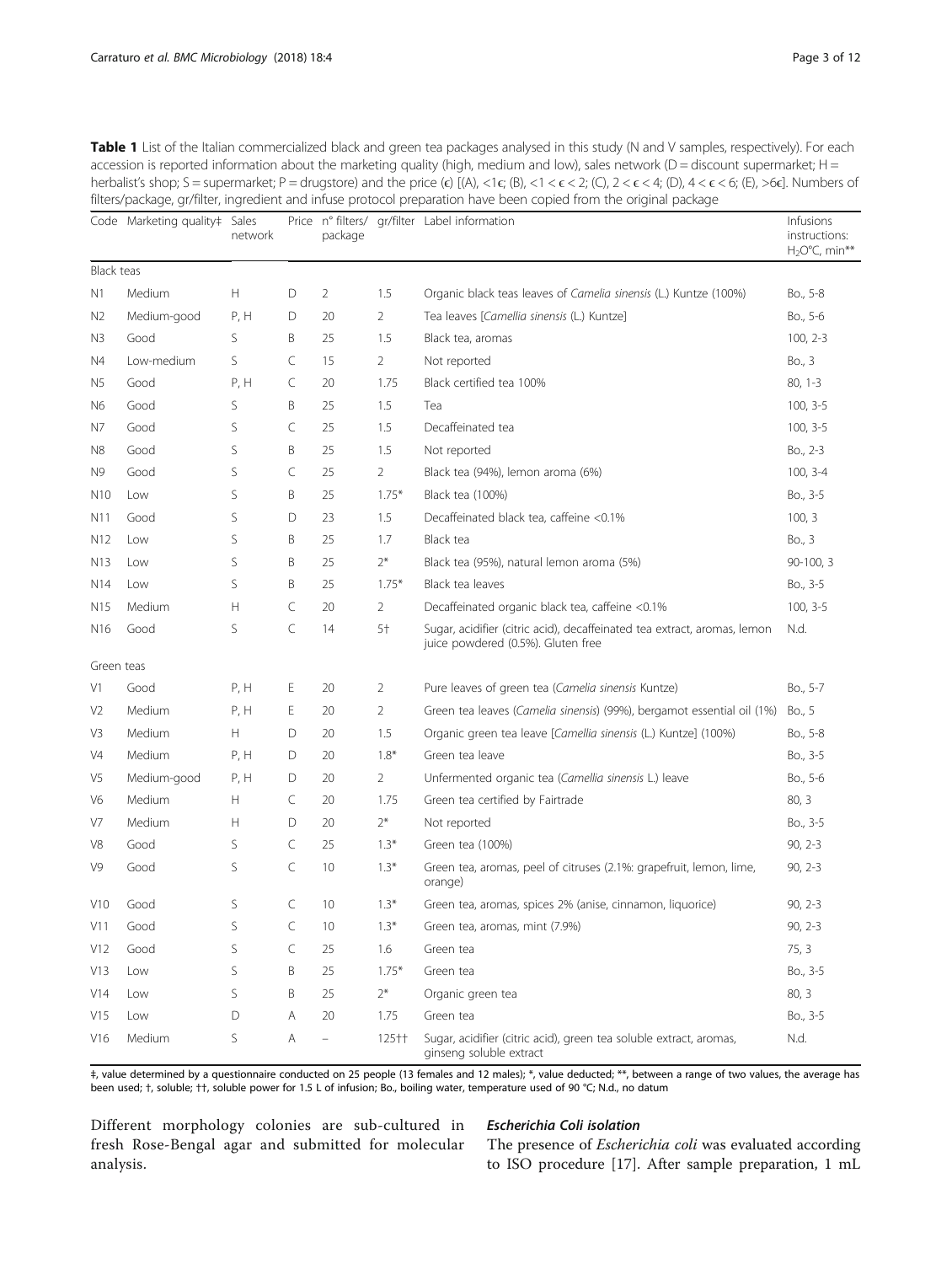sample is plated in Tryptone Bile Agar with X-Glucuronide (TBX, Oxoid, Thermo Fisher Scientific Inc., Waltham, MA, USA), using the pour plate method. Plates are incubated at  $44 \pm 1$  °C for 24 h. TBX is a chromogenic medium, able to evidence the presence of Escherichia coli, through the growth of typical light-blue colonies.

#### Pseudomonas spp. analysis

According to ISO procedure [[18\]](#page-10-0), an aliquot of 100 μL sample is spread plated on Pseudomonas Agar Base (Oxoid, Thermo Fisher Scientific Inc., Waltham, MA, USA), then incubated at  $37 \pm 1$  °C for 24 h. The presence of typical colonies on Pseudomonas Agar Base, straw colored with green or brown pigmentation, represents presumptive evidence of Pseudomonas spp., further confirmed with additional tests.

#### Clostridium Perfringens research

Sulphite reducing Clostridia and Clostridium perfringens research, according to ISO procedure [[19\]](#page-10-0), consists on pouring 1 mL from the sample in Perfringens Tryptose Sulphite Cycloserine agar (TSC, Oxoid, Thermo Fisher Scientific Inc., Waltham, MA, USA); TSC plates are incubated at  $37 \pm 1$  °C for 24-48 h. Characteristic colonies show a black precipitate, caused by the reduction of sulfite to sulfide; colonies are often surrounded by a yellow halo. The totality of black colonies is counted. Suspect colonies are submitted for biochemical serotyping analysis which permit to reveal the identity of the presumptive Clostridium spp. through the use of RapID ANA II System (Remel, Thermo Fisher Scientific Inc., Waltham, MA, USA). To each available strip, bacterial suspensions prepared from Tryptone Soya Agar (Oxoid, Thermo Fisher Scientific Inc., Waltham, MA, USA) and inoculation fluid (2 mL vials) were inoculated and then incubated at  $37 \pm 1$  °C for 4 h in anaerobic conditions. Eight wells are bifunctional: color changes are interpreted either before and after the addition of provided reagents. The color changes produced by metabolic reactions were interpreted employing ERIC v1.0.771 software (Remel, Thermo Fisher Scientific Inc., Waltham, MA, USA).

#### DNA barcoding analysis

Each sample was analysed by suspending a colony from agar plates into 25 μl of sterile distilled water. The amplification of genomic DNA was performed using a prototypedemo version of a dedicated PCR kit created for Molds, Yeasts and Bacteria (Lyses & PCR-GO KIT - DNA free) (De Castro O., Dept. Biology, Naples, Italy). Starting directly from the bacterial or fungal colony, a rapid extraction is performed employing the kit and DNA purification is following required before proceeding with PCR. The disposal of free-DNA reagents (Hot Start Taq Polymerase and

reaction buffer and lysis buffer) results advantageous towards PCR inhibitors that could make difficult the amplification of the templates. The amplification of bacteria was performed using the 63f forward (5′- CAG GCC TAA CAC ATG CAA GTC-3′) and the 1387r reverse (5′-GGG CGG WGT GTA CAA GGC-3′) oligos (Macrogen Inc., Seoul, Rep. of Korea), able to amplify the 16S bacterial rRNA [\[20\]](#page-10-0). For the characterization of yeasts and molds, the nuclear internal transcribed spacers (ITS1-2) and 5.8S rDNA were amplified, using ITS5 forward (5′-GGA AGT AAA AGT CGT AAC AAG G-3′) and ITS4 reverse (5′- TCC TCC GCT TAT TGA TAT GC-3′) primers (Macrogen Inc., Seoul, Rep. of Korea) [\[21](#page-10-0)]. Amplified samples were purified using PEG8000 precipitation (PEG 20%, NaCl 2.5 M): sequencing reactions were run – using the Di Maio and De Castro method [\[22](#page-11-0)] - loading 10 ng/100 bp from each of the purified templates, employing Bright Dye Terminator Cycle Sequencing Kit, based on the use of a fluorescent dye (ICloning, McLab, San Francisco, CA, USA). Reactions were sequenced with a 3130 Genetic Analyzer (Applied Biosystems, Life Technologies, Thermo Fisher Scientific Inc., Waltham, MA, USA), then interpreted with AB DNA Sequencing Analysis version 5.2 software (Applied Biosystems, Thermo Fisher Scientific Inc., Waltham, MA, USA), supported by an additional editing tool, Chromas lite version 2.1.1 ([http://technelysium.com.au/?page\\_id=13](http://technelysium.com.au/?page_id=13)). The characterization of the isolated strains was made employing BLASTN ver. 2.2.29 [[23](#page-11-0)], identifying the microorganisms by choosing the highest percentage of identity with a 95% cut-off and a minimum E-value lower than E−<sup>4</sup> .

# Mycotoxin characterization Ochratoxine a determination

Five grams each sample were extracted with 50 mL of  $CH<sub>3</sub>OH/NaHCO<sub>3</sub>$  in water 1%, (70/30) with a 30 min agitation in an orbital shaker at 20 °C. Sample extract was filtered on Whatman n.40 paper (Exacta Optech, San Prospero, MO, Italy). Five mL of the extract were diluted with 20 mL of Phosphate Buffer Solution (PBS), which contains 8 g NaCl, 1.2 g NaHCO<sub>3</sub>, 0.2 g KH<sub>2</sub>PO<sub>4</sub>, 0.2 g KCl in 1 L of water; final pH was adjusted to 7.0 using HCl. The diluted extract was passed through an immunoaffinity column (Vicam, Milford, MA, USA) to lead ochratoxin A (OTA) contained in the extract to the antibody. The elution velocity was set to 2 drop/s. The column was subsequently washed with 10 mL PBS twice and then with 10 mL water. Ochratoxin A was recovered by means 1 mL of methanol that, passing thought the column, denaturated the antibody and solubilized them.

Ochratoxin A determination was made with an HPLC Prominence (Shimadzu, Kyoto, Japan) provided of two pumps LC20AD XR, a degaser DGU20A3, an autosampler SIL20AD XR, an oven CTO10AS VP and a fluormetric detector FP2020 Plus (Jasco, Tokyo, Japan). Separation step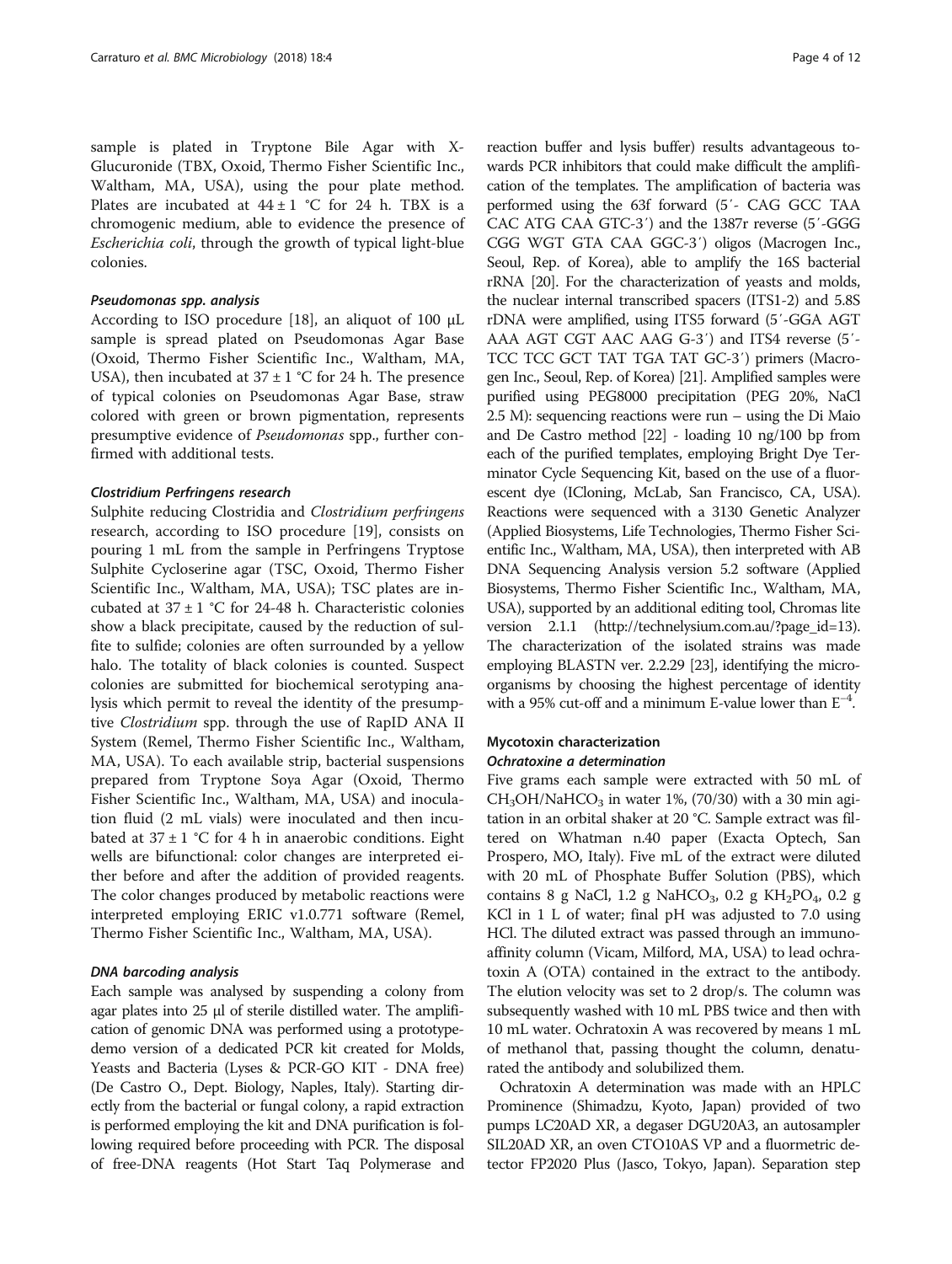| Table 3 Microbial taxa isolated from black and green tea samples according to the DNA barcoding characterization |  |  |  |
|------------------------------------------------------------------------------------------------------------------|--|--|--|
|------------------------------------------------------------------------------------------------------------------|--|--|--|

| Bacteria                    | Black teas | Green teas     | Total | Molds                      | <b>Black teas</b> | Green teas | Total |
|-----------------------------|------------|----------------|-------|----------------------------|-------------------|------------|-------|
| Bacillus amyloliquefaciens  | 3          | $\overline{4}$ | 7     | Aspergillus niger          | 6                 | 10         | 16    |
| Bacillus aryabattai         | 0          | 2              | 2     | Aspergillus tubingensis    |                   | 3          | 4     |
| <b>Bacillus</b> cereus      | 4          | 5              | 9     | Penicillium commune        |                   |            |       |
| <b>Bacillus circulans</b>   |            | $\Omega$       |       | Penicillium rubens         | 0                 |            |       |
| <b>Bacillus drentensis</b>  | O          |                |       | Penicillium brevicompactum | 0                 |            |       |
| Bacillus endophyticus       | 0          | 2              | 2     | Rhizopus oryzae            |                   | 0          |       |
| Bacillus licheniformis      | 3          | 3              | 6     | Cladosporium ramotenellum  |                   | $\Omega$   |       |
| Bacillus megaterium         | $\Omega$   | 2              | 2     | Total (7 species)          | 10                | 16         | 26    |
| Bacillus methylotrophicus   | $\Omega$   |                |       |                            |                   |            |       |
| Bacillus pseudomycoides     |            | $\Omega$       |       |                            |                   |            |       |
| <b>Bacillus pumilus</b>     | 2          | 2              | Δ     |                            |                   |            |       |
| <b>Bacillus subtilis</b>    | 3          | 6              | 9     |                            |                   |            |       |
| Bacillus tequilensis        | $\Omega$   | 2              | 2     | Yeasts                     | <b>Black teas</b> | Green teas | Total |
| Bacillus thuringensis       | 7          |                | 8     | Cryptococcus neoformans    | 0                 |            |       |
| Clostridium perfringens     | $\Omega$   |                |       | Rhodotorula mucillaginosa  | 1                 | 0          |       |
| Paenibacillus cineris       |            | $\Omega$       |       | Sporidiobolis ruineniae    |                   | 0          |       |
| Paenibacillus lactis        | O          |                |       | Total (3 species)          | 2                 |            |       |
| Paenibacillus taichungens   | 0          |                |       |                            |                   |            |       |
| Pantoea gaviniae            |            | ∩              |       |                            |                   |            |       |
| Pseudomonas psychrotolerans |            | 0              |       |                            |                   |            |       |
| Staphylococcus warneri      |            | ∩              |       |                            |                   |            |       |
| Total (21 species)          | 28         | 34             | 62    |                            |                   |            |       |

<span id="page-4-0"></span>Table 2 Values of total microbiological counts in the black and green tea samples. The analyses were performed in duplicate (R1 and R2)

|                     | Bacteria                |                         |          |                 | Molds and Yeasts |                         |          |                 |                     | Bacteria                |                         |                          |         | Molds and Yeasts |                         |          |                 |
|---------------------|-------------------------|-------------------------|----------|-----------------|------------------|-------------------------|----------|-----------------|---------------------|-------------------------|-------------------------|--------------------------|---------|------------------|-------------------------|----------|-----------------|
| Black tea<br>sample | R <sub>1</sub><br>CFU/q | R <sub>2</sub><br>CFU/q | CFU/q    | Mean $\pm$ S.D. | R1<br>CFU/q      | R <sub>2</sub><br>CFU/q | CFU/q    | Mean $\pm$ S.D. | Green tea<br>sample | R <sub>1</sub><br>CFU/q | R <sub>2</sub><br>CFU/q | Mean $\pm$ S.D.<br>CFU/q |         | R1<br>CFU/q      | R <sub>2</sub><br>CFU/q | CFU/q    | Mean $\pm$ S.D. |
| N <sub>1</sub>      | 180                     | 200                     | 190      | ± 14.1          | $\Omega$         | $\Omega$                | $\Omega$ | ± 0             | V <sub>1</sub>      | 471                     | 489                     | 480                      | ± 12.7  | 272              | 298                     | 285      | $±$ 18.4        |
| N <sub>2</sub>      | $\mathbf{0}$            | $\Omega$                | $\Omega$ | $\pm 0$         | 0                | $\Omega$                | 0        | ±0              | V <sub>2</sub>      | 2304                    | 2296                    | 2300                     | ± 5.7   | 895              | 905                     | 900      | ± 7.1           |
| N <sub>3</sub>      | 127                     | 113                     | 120      | ±9.9            | 57               | 43                      | 50       | ±9.9            | V <sub>3</sub>      | 354                     | 346                     | 350                      | ± 5.7   | 224              | 236                     | 230      | ± 8.5           |
| N <sub>4</sub>      | 6730                    | 6750                    | 6740     | ± 14.1          | 192              | 208                     | 200      | ± 11.3          | V/4                 | 53                      | 47                      | 50                       | ± 4.2   | 8                | 12                      | 10       | ± 2.8           |
| N <sub>5</sub>      | 380                     | 400                     | 390      | ± 14.1          | 247              | 233                     | 240      | ± 9.9           | V <sub>5</sub>      | 124                     | 118                     | 121                      | ± 4.2   | 25               | 35                      | 30       | ± 7.1           |
| N <sub>6</sub>      | 4890                    | 4870                    | 4880     | ± 14.1          | 3009             | 3061                    | 3035     | $±$ 36.8        | V6                  | $\Omega$                | $\Omega$                | $\Omega$                 | ± 0     | $\Omega$         | $\Omega$                | $\Omega$ | $\pm 0$         |
| N <sub>7</sub>      | $\Omega$                | $\Omega$                | $\Omega$ | ±0              | $\Omega$         | $\Omega$                | $\Omega$ | $\pm 0$         | V <sub>7</sub>      | $\Omega$                | $\Omega$                | $\Omega$                 | $\pm 0$ | $\Omega$         | $\Omega$                | $\Omega$ | ±0              |
| N <sub>8</sub>      | 248                     | 232                     | 240      | $+11.3$         | 216              | 204                     | 210      | $+8.5$          | V <sub>8</sub>      | 487                     | 493                     | 490                      | ± 4.2   | 378              | 402                     | 390      | ± 17.0          |
| N <sub>9</sub>      | 1150                    | 1110                    | 1130     | ± 28.3          | 384              | 396                     | 390      | ± 8.5           | V <sub>9</sub>      | 1212                    | 1218                    | 1215                     | ± 4.2   | 235              | 245                     | 240      | ± 7.1           |
| N <sub>10</sub>     | 624                     | 696                     | 660      | ± 50.9          | 166              | 154                     | 160      | ± 8.5           | V10                 | 534                     | 546                     | 540                      | ± 8.5   | 223              | 237                     | 230      | ± 9.9           |
| N <sub>11</sub>     | 198                     | 202                     | 200      | ± 2.8           | $\mathbf{0}$     | 0                       | 0        | ± 0             | V11                 | 1437                    | 1423                    | 1430                     | ±9.9    | 284              | 296                     | 290      | ± 8.5           |
| N <sub>12</sub>     | 410                     | 400                     | 405      | $+7.1$          | 180              | 200                     | 190      | ± 14.1          | V12                 | 2626                    | 2634                    | 2630                     | ± 5.7   | 172              | 168                     | 170      | ± 2.8           |
| N <sub>13</sub>     | 117                     | 103                     | 110      | $+9.9$          | $\Omega$         | $\Omega$                | $\Omega$ | $\pm 0$         | V13                 | 17450                   | 17498                   | 17474                    | $+33.9$ | 4420             | 4490                    | 4455     | ± 49.5          |
| N <sub>14</sub>     | 685                     | 695                     | 690      | ± 7.1           | 434              | 416                     | 425      | $+12.7$         | V14                 | 623                     | 637                     | 630                      | ±9.9    | 254              | 246                     | 250      | ± 5.7           |
| N <sub>15</sub>     | 189                     | 201                     | 195      | ± 8.5           | $\Omega$         | $\Omega$                | 0        | ± 0             | V15                 | 13790                   | 13810                   | 13800                    | ± 14.1  | 2910             | 2890                    | 2900     | ± 14.1          |
| N <sub>16</sub>     | $\Omega$                | $\Omega$                | $\Omega$ | ±0              | 0                | 0                       | 0        | ± 0             | V16                 | 0                       | 0                       | $\Omega$                 | $\pm 0$ | 0                | 0                       | $\Omega$ | ±0              |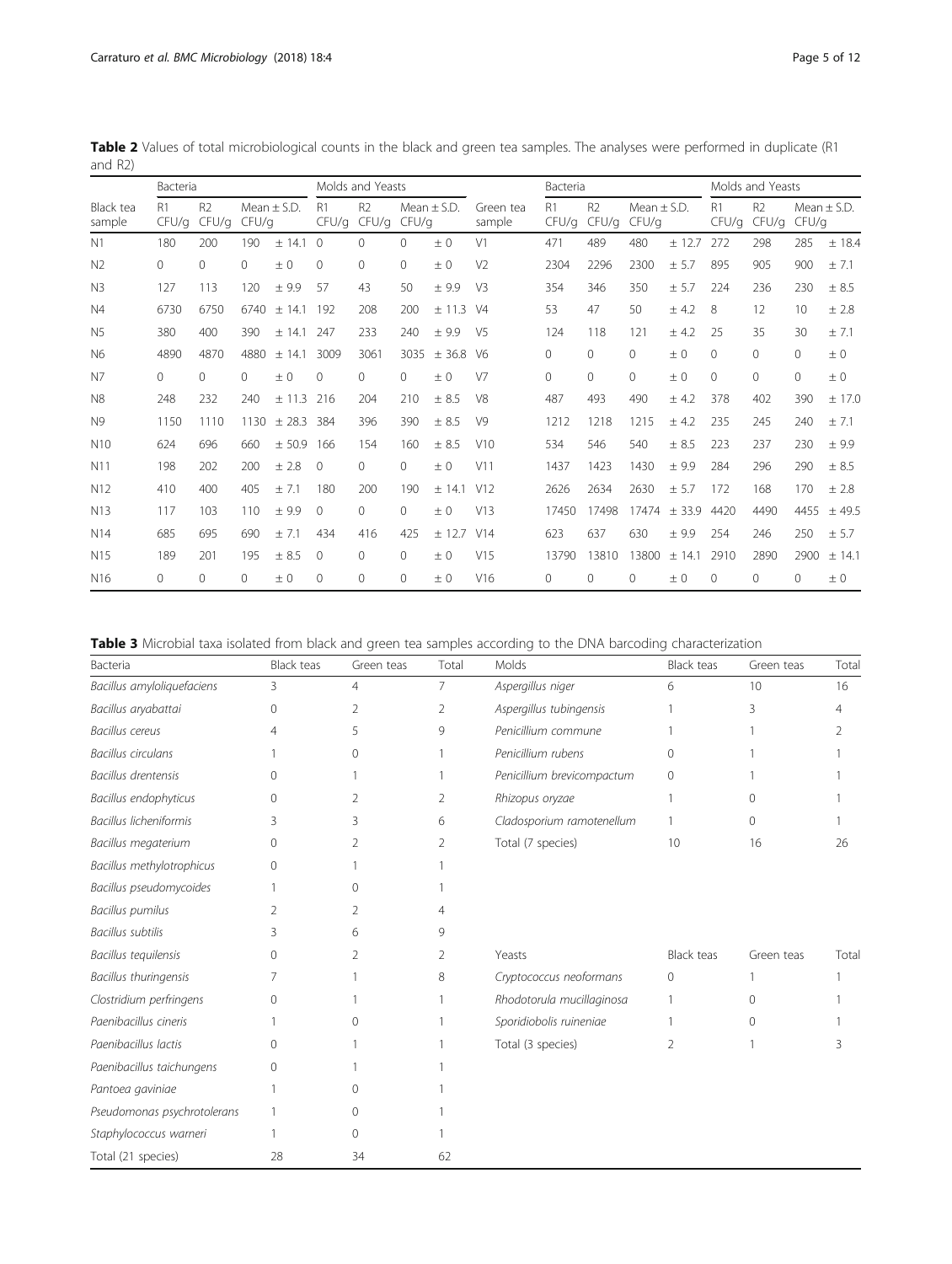<span id="page-5-0"></span>was achieved with a Kintex C18 column (Phenomenex, Torrance, CA, USA), 25 cm length, 4.6 mm internal diameter. Samples were injected with a 50 μL volume. For the identification and quantification of ochratoxin A, the mobile phase consisted of methanol/acetonitrile/acetic acid (99/99/2,  $v/v/v$ ) setting a flow rate of 1 mL/min. For detecting the fluorescence, samples were excited at a 333 nm wavelength and by emitting a 466 nm wavelength. The evalutation of the formation of methyl ester with borontrifluoride  $(BF_3)$  resulted functional to confirm the presence of OTA in the samples under analysis: the protocol consisted on drying 1 mL purified extract (which underwent to ochratoxin detection via HPLC) or 1 mL standard solution (with a 4 ng/mL concentration), employing a nitrogen stream; samples were then re-dissolved in 1 mL  $BF_3$ . Following an incubation at 60 °C for 15 min, samples underwent a further HPLC chromatographic analysis. The methylester OTA retention time of was shifted from 10.2 min to 16.8 min instead. The ochratoxin A concentrations were quantified using the calibration curve method, using 2′,4′-difluoro-4-hydroxy-3-biphenylcarboxylic acid (Diflunisal) as internal standard. The samples were analyzed in a PC generated casual sequence. A "blank" sample and a standard were analyzed every 10 sample. Statistical analysis was performed using Statistica software (StatSoft, Oklahoma, USA) and Minitab (Minitab Inc., Pennsylvania, USA). Standard and samples were analysed in triplicate. The normal distribution of data was verified using the Kolmogorov-Smirov test. The comparison between groups (green compared to black teas) was made by means t-test.

# Results

#### Microbiological characterization

By applying the guidelines recommended by Tea and Herbal Infusions Europe and American Herbal Product Association, [[6, 7\]](#page-10-0), all the batches of teas analyzed were of satisfactory microbiological quality, excepting V5 sample, due to the presence of Clostridium perfringens (ranging from 1 to  $1 \times 10^2$  CFU/g).

Values of total bacterial counts, molds and yeasts research for the samples of black  $(N_n)$  and green  $(V_n)$  tea are shown in Table [2.](#page-4-0) Green teas total bacterial count presented higher microbial loads compared to black teas. The analysis of black teas brought out that only samples N4, N6 and N9 showed microbial loads higher than  $10^3$ . Results regarding molds and yeasts never reached the  $10<sup>5</sup>$  indicated load limit. (Table [2\)](#page-4-0).

According to the DNA barcoding characterization, 91 taxa among bacteria (62 of which 21 species), molds (26 of which 7 species) and yeasts (3 species) were identified, as shown in Table [3,](#page-4-0) Figs. 1, 2 and [3](#page-6-0); 40 taxa were from black and 51 from green teas samples. For both tea varieties, around 70% isolates were bacteria (70% black vs 67% green teas) and the 30%



were molds (25% black vs 31% green teas) and yeasts (5% black vs 2% green teas).

The identified bacterial species are listed in Table [3](#page-4-0). Most bacteria (68% total isolates) belong to the Bacillaceae family (93%, 58 taxa) (Fig. 1 and Table [3](#page-4-0)), with a prevalence of Bacillus thuringensis (seven isolates) and

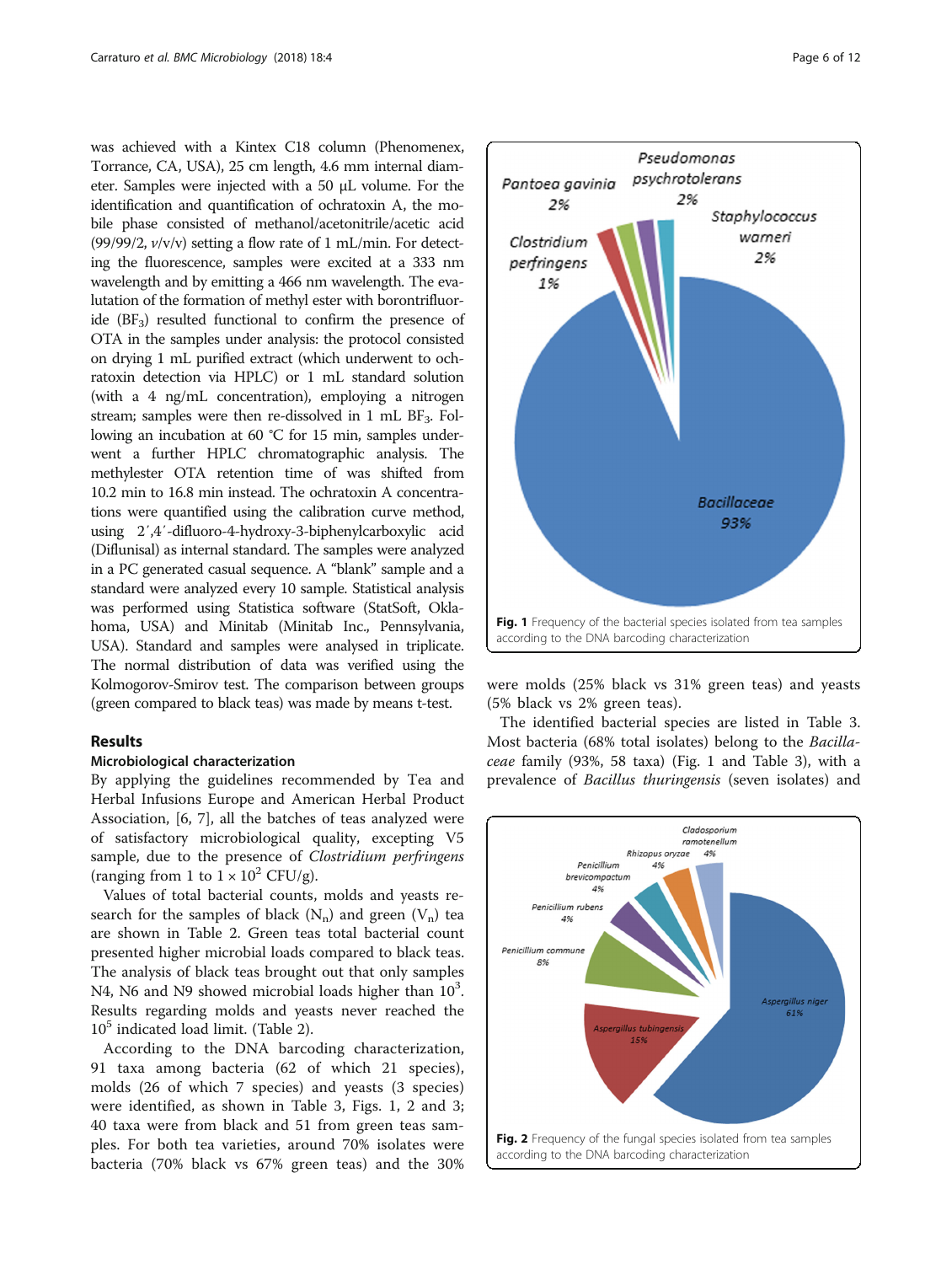<span id="page-6-0"></span>

Bacillus cereus (four isolates) in black teas, and a prevalence of Bacillus subtilis (six isolates), Bacillus cereus (five isolates) and Bacillus amyloliquefaciens (four isolates) in green teas. Considering black tea samples, beyond Bacilli and Paenibacilli, three taxa from different families were identified: Pantoea gavinia, Pseudomonas psychrotolerans and Staphylococcus warneri. According to the bacterial families, green teas evidenced a bacterial diversity, with respects to Bacillaceae, only in one case (V5 sample) where the potentially pathogenic spore producing Clostridium perfringens was isolated.

Data regarding molds (Figs. [2](#page-5-0) and 3 and Table [3\)](#page-4-0) evidence that the majority of isolates belongs to Aspergillus genus, mostly Aspergillus niger and Aspergillus tubingensis. While, from black teas, taxa of Cladosporium ramotenellum (N8 sample) and *Rhizopus oryzae* (N10 sample) were identified, mostly Penicillium species (Penicillium commune, V4 sample; Penicillium rubens, V5 sample; and Penicillium brevicompactum, V15 sample) were isolated from green tea samples. Only three yeasts were identified: Cryptococcus neoformans from green tea sample (V15 sample); Rhodotorula mucillaginosa and Sporidiobolis ruineniae isolated from black tea (N6 sample) (Table [3\)](#page-4-0).

# Mycotoxin characterization

# Ochratoxine a: Infusion evaluation

OTA was detectable in 68.8% of the green tea infuses and in 37.5% of the black tea infuses. The mean concentration was higher in the black tea samples, even not significantly  $(0.06 \pm 0.03 \text{ Vs } 0.04 \pm 0.02 \text{ [µg/L]}$  of green tea). The OTA transfer ratio during the infusion process ranged between  $33.65 \pm 4.37\%$  for the black tea and  $54.47 \pm 14.48\%$  for the green tea (Table [4\)](#page-7-0).

# Ochratoxine a: Leaf evaluation

Ochratoxine A (OTA) was detectable in 82.5% of green and black tea samples (Fig. [4](#page-8-0) and Table [5](#page-9-0)). OTA mean concentration was lower in black tea compared with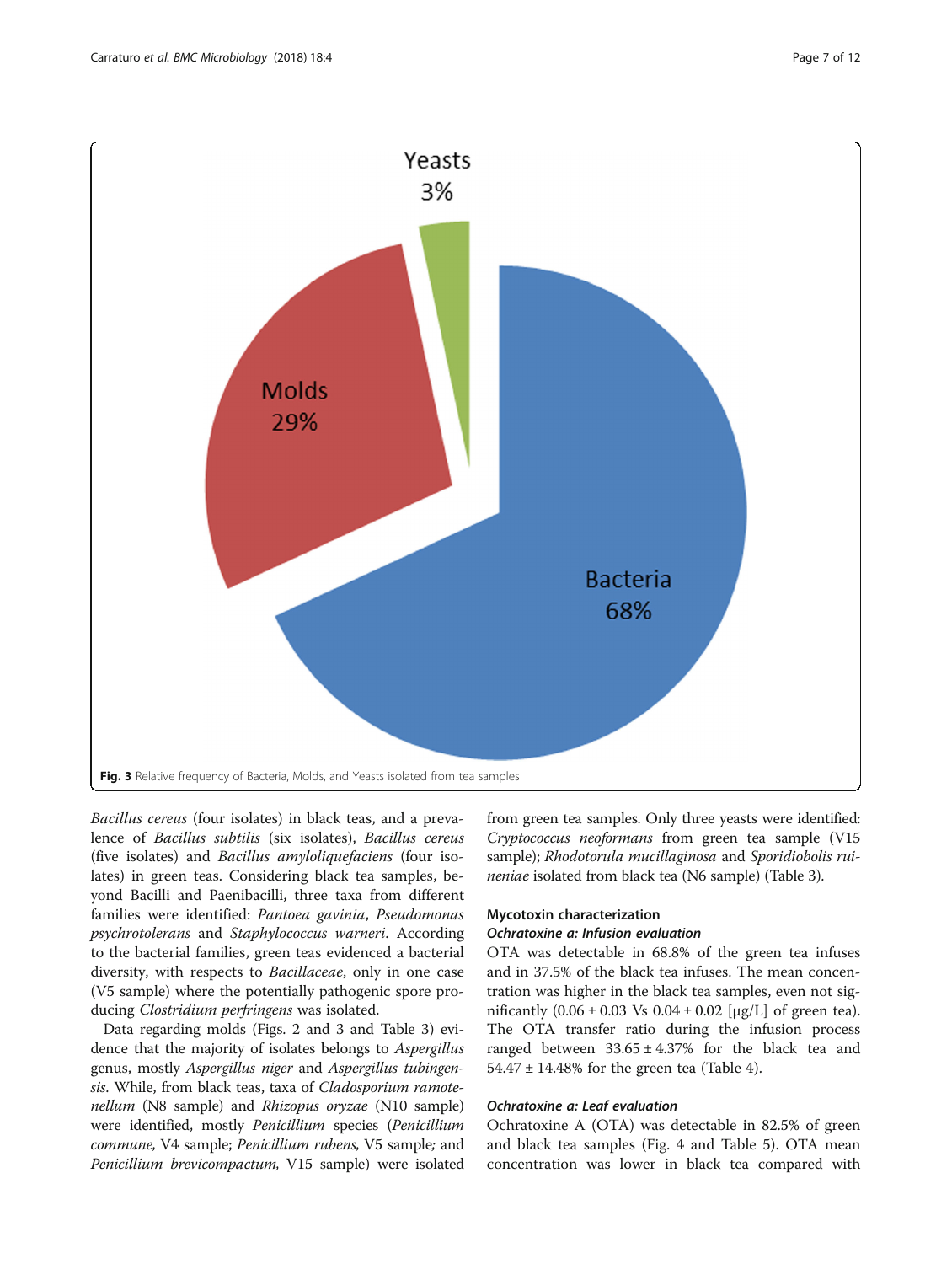<span id="page-7-0"></span>Table 4 Ochratoxin A concentration in the tea infusions samples

| Sample<br>(Black tea) | Ochratoxin A<br>(nq/L) | Sample<br>(Green tea) | Ochratoxin A<br>(nq/L) |
|-----------------------|------------------------|-----------------------|------------------------|
| N01                   | $0.1 \pm 0.0$          | V <sub>01</sub>       | $0.2 \pm 0.0$          |
| N02                   | $0.1 \pm 0.0$          | V02                   | $0.1 \pm 0.2$          |
| N03                   | $0.8 \pm 0.2$          | V <sub>03</sub>       | $0.6 \pm 0.1$          |
| <b>N04</b>            | $0.4 \pm 0.1$          | V <sub>04</sub>       | $0.8 \pm 0.2$          |
| N05                   | $0.4 \pm 0.1$          | V <sub>05</sub>       | $0.4 \pm 0.1$          |
| N06                   | $0.1 \pm 0.0$          | V06                   | $0.4 \pm 0.1$          |
| N07                   | $0.1 \pm 0.0$          | V07                   | $0.1 \pm 0.2$          |
| <b>N08</b>            | $0.1 \pm 0.0$          | <b>V08</b>            | $0.6 + 0.1$            |
| N09                   | $0.1 \pm 0.0$          | V09                   | $0.6 \pm 0.1$          |
| N10                   | $0.1 \pm 0.0$          | V10                   | $0.4 \pm 0.1$          |
| N11                   | $0.1 \pm 0.0$          | V11                   | $0.1 \pm 0.0$          |
| N <sub>12</sub>       | $0.6 \pm 0.1$          | V12                   | $0.4 \pm 0.1$          |
| N13                   | $1.0 \pm 0.2$          | V13                   | $0.2 \pm 0.0$          |
| N <sub>14</sub>       | $0.4 \pm 0.1$          | V14                   | $0.2 \pm 0.0$          |
| N15                   | $0.1 \pm 0.0$          | V15                   | $0.1 \pm 0.0$          |
| N <sub>16</sub>       | $0.1 \pm 0.0$          | V <sub>16</sub>       | $0.1 \pm 0.0$          |

green tea, although not statistically significant  $(6.26 \pm$ 7.13 vs  $7.22 \pm 6.6$  [µg/Kg]). The highest concentration was found in a black tea sample (21.49 μg/Kg, N13 sample) (Fig. [4](#page-8-0) and Table [5\)](#page-9-0). All the instant soluble samples had not detectable levels of OTA  $\left($  < 0.01  $\mu$ g/Kg).

# **Discussion**

# Microbiology

According to our data, green teas evidenced higher microbial loads  $(1.7 \times 10^4 \text{ CFU/g})$  with respect to black teas. Similarly, isolated molds and yeasts, although widely within the  $10^5$  CFU/g recommended limit [[6](#page-10-0), [7](#page-10-0)], highlight a numerousness, which, for some samples, could justify possible alterations of the product.

Biological tea products analyzed (ten samples: N1, N2, N5, N13, N15, V3, V5, V6, V7, V14), compared to our nonbio tea matrices (22 samples), present lower microbial loads, though variable and, in 30% cases, the product was microbiologically sterile. Teas not reporting the biological certification, presented a lower microbiological sterility rate (14%). It would be useful to verify the processes to which such products are submitted before commercialization, given that, without a thermal or likewise treatment, it is not easily achievable. The generic 2:1 bacteria:fungi ratio, obtained through molecular biology evaluations, does not result peculiar, considering that the majority of food products of plant origin show such rates [\[24](#page-11-0)]. On the other hand, bacterial and fungal species differentiation resulted important: especially for molds, the proper classification allows the identification of aflatoxins producing species, able to resist to teas and infusions extraction process.

According to our molecular analyses, the highest proportion of isolated strains from green tea (51 strains), compared to black tea samples (40 strains), confirmed the higher microbial loads registered for this variety of tea. Moreover, the 70:30 bacteria:molds/yeasts ratio traces the 2:1 bacteria: fungi ratio from the microbiological analysis. The available data concerning identified bacterial strains confirm previous researches reporting Bacillaceae and Paenibacillaceae together with Enterobacteriaceae, as the most frequently identified bacterial species [\[25\]](#page-11-0). Bacillaceae are easily isolated from food matrices and generally do not constitute a risk for the health of consumers. Over the Bacilli and Paenibacilli, the bacterial diversity was represented by the isolation of: Pseudomonas psychrotolerans, Staphylococcus warneri, Pantoea gaviniae. The isolation of Pseudomonadaceae and Staphylococcaceae can be considered common, since these bacteria are naturally present in soil [\[26\]](#page-11-0) and, however, such microorganisms could not survive at high temperatures [\[27](#page-11-0), [28](#page-11-0)]. On the other hand, interesting resulted the isolation of the facultatively anaerobic strain of Pantoea gaviniae, from sample N9: a recent study demonstrated that Pantoea gaviniae, together with Pantoea calida, are the closest phylogenetic relatives of Pantoea theicola, which is typical from black tea: this strain was isolated from black tea extract heated at 90 °C [\[29\]](#page-11-0), indicating the potential of the isolated microorganism to resist not only to anaerobic conditions, but also to high temperatures [\[30](#page-11-0)]. Pantoea sp. is an opportunistic pathogen, isolated from different hosts, belonging to the Enterobacteriaceae family, usually employed as indicators for potential contaminations and not proper storage of food products [\[30\]](#page-11-0). One Clostridium perfringens strain, whose identification was also confirmed through molecular biology analysis, was isolated from sample V5, biological green tea, with a 50 CFU/g bacterial load. Clostridium perfringens is an anaerobic obligate bacterium, surviving to low moisture and oxygen levels, well known for its ability of producing toxins, which result crucial for the onset of foodborne pathologies [[31](#page-11-0)]. Since teas are dehydrated, it can be hypothesized that the isolated germs were spores forms, thus not metabolically active for toxins production. In this case, the storage of the product in humidity-free environments is critical as reported by [\[9](#page-10-0)–[11](#page-10-0)].

Fungi were isolated from the majority of samples: four fungal genera (Aspergillus, Penicillium, Rhyzopus and Cladosporium) and seven species were detected. The most prevalent microrganisms were Aspergillus niger and A. tubingensis, followed by Penicillium (Penicillium commune, Penicillium brevicompactum and Penicillium rubens), Cladosporium and Rhyzopus species. Studies regarding the research of molds in teas and herbal infusions reported that Aspergiullus and Penicillium species generally prevail, followed by microrganisms belonging to Cladosporium, Alternaria, Rhizopus, Absidia and Trichoderma genera [[32\]](#page-11-0).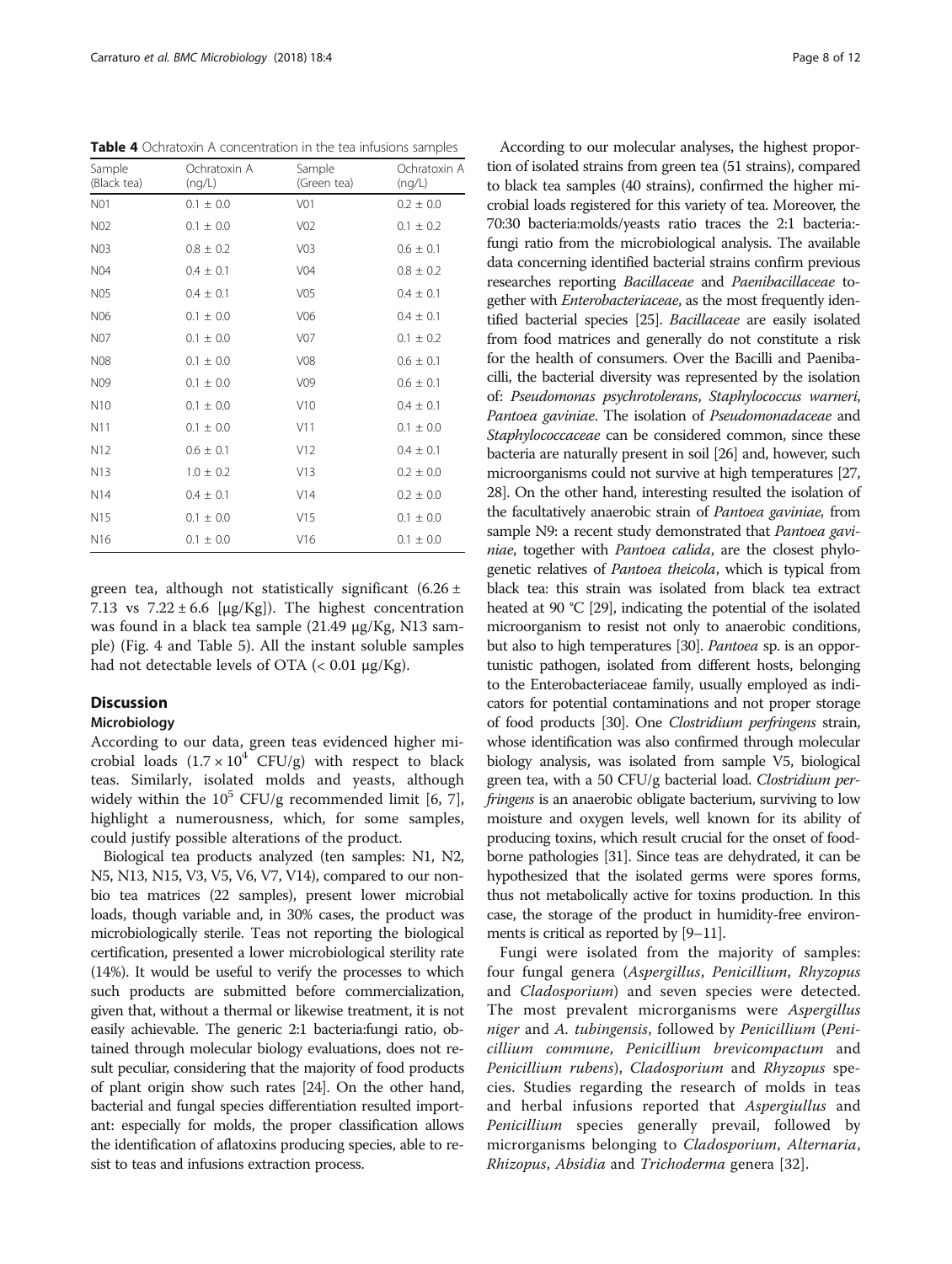<span id="page-8-0"></span>

Aspergillus niger, together with Aspergillus tubingensis, belonging to the black Aspergilli group, represent the most frequently isolated fungal contaminants in our tea samples. The human health risk linked to these fungal species lays in their ability to produce the mycotoxins ochratoxin A (OTA), nephrotoxic and carcinogenic toxins which some microorganisms from Aspergillus and Penicillium genera are able to produce [[33](#page-11-0)]. Beyond Aspergillus genus, Penicillium species (especially Penicillium commune) are commonly isolated from various food samples, included tea [\[34](#page-11-0), [35\]](#page-11-0). Penicillium brevicompactum is an indoor mould producing a mycotoxin, the mycophenolic acid (MPA). This fungal specie can be isolated from several food matrices [[36](#page-11-0)]. Rhizopus oryzae is a fungal specie which constitutes saprotroph in soil, dung, and spoiled vegetation and it generally used for the fermentation of specific foods [\[37](#page-11-0)]; in addition, several species are opportunistic and are able to infect humans [[38](#page-11-0)]. Cladosporium ramotenellum is a widely distributed saprobic mold and has been recently isolated from hypersaline water [[39](#page-11-0)], but also from food matrices (cheese) [\[40](#page-11-0)]. In general, Rhizopus and Cladosporium genera, as much as Penicillium, being soil-dwelling microorganisms, are not considered risky for consumers, especially considering the tea as a food matrix.

Yeasts resulted the least isolated microorganisms from the two varieties of tea: two strains were isolated from black tea samples, Rhodotorula mucilaginosa and Sporidiobolus ruineniae (both isolated from sample N6), one from green tea, Cryptococcus neoformans. Rhodotorula mucilaginosa is a basidiomycetous yeast, which can be isolated from air and soil, but also from human skin, stool and food. Even though the majority of Rhodotorula species are non-pathogenic, Rhodotorula mucilaginosa in particular, results the most frequently isolated from human infections [\[41\]](#page-11-0). Sporidiobolus ruineniae has been previously isolated from fermented tea [\[42](#page-11-0)], but possesses a low resistance to high temperatures (optimum growth range from 15 °C to 35 °C) [[42\]](#page-11-0) such as those employed for tea and infusions heating. The analysis of V15 green tea evidenced the presence of Cryptococcus neoformans, an encapsulated yeast, opportunistic fungal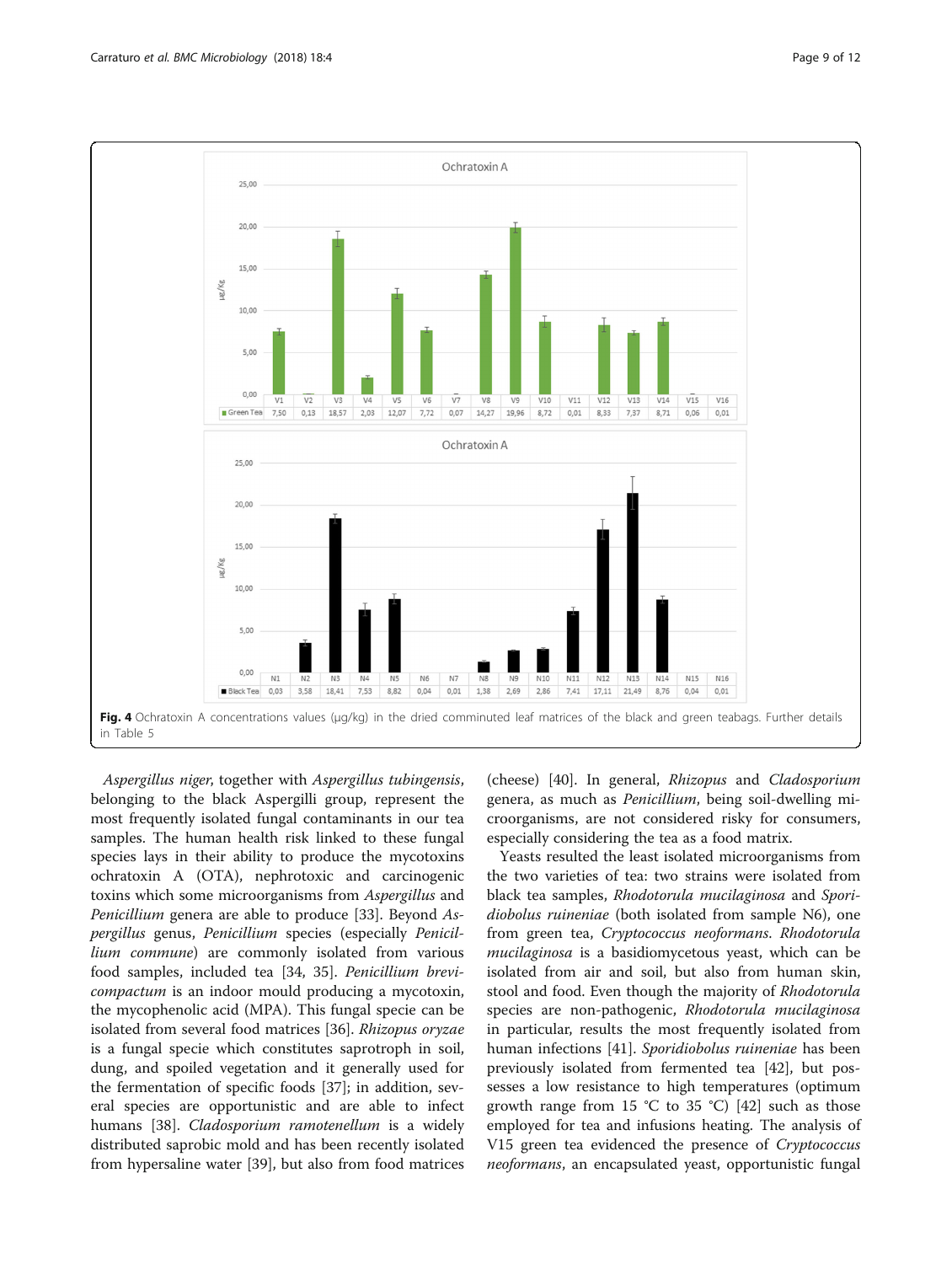<span id="page-9-0"></span>Table 5 Ochratoxin A concentration in the dried leaves matrices of teabags

| Sample<br>(Green tea) | Ochratoxin A<br>$\pm$ S.D. ( $\mu$ g/Kg) | Sample<br>(Black tea) | Ochratoxin A<br>$\pm$ S.D. ( $\mu$ g/Kg) |
|-----------------------|------------------------------------------|-----------------------|------------------------------------------|
| V <sub>1</sub>        | $7.5 \pm 0.37$                           | N1                    | $0.03 \pm 0.00$                          |
| V <sub>2</sub>        | $0.13 \pm 0.01$                          | N <sub>2</sub>        | $3.58 \pm 0.36$                          |
| V3                    | $18.57 \pm 0.93$                         | N3                    | $18.41 \pm 0.55$                         |
| V <sub>4</sub>        | $2.03 \pm 0.18$                          | N4                    | $7.53 \pm 0.75$                          |
| V <sub>5</sub>        | $12.07 + 0.60$                           | N <sub>5</sub>        | $8.82 + 0.62$                            |
| V <sub>6</sub>        | $7.72 \pm 0.31$                          | N6                    | $0.04 \pm 0.00$                          |
| V <sub>7</sub>        | $0.07 \pm 0.00$                          | N <sub>7</sub>        | $0.01 \pm 0.00$                          |
| V8                    | $14.27 \pm 0.43$                         | N8                    | $1.38 \pm 0.10$                          |
| V <sup>9</sup>        | $19.96 \pm 0.60$                         | N9                    | $2.69 \pm 0.08$                          |
| V10                   | $8.72 \pm 0.70$                          | N <sub>10</sub>       | $2.86 \pm 0.14$                          |
| V11                   | $0.01 \pm 0.00$                          | N11                   | $7.41 \pm 0.44$                          |
| V12                   | $8.33 \pm 0.83$                          | N12                   | $17.11 \pm 1.20$                         |
| V13                   | $7.37 \pm 0.29$                          | N13                   | $21.49 \pm 1.93$                         |
| V14                   | $8.71 + 0.44$                            | N <sub>14</sub>       | $8.76 + 0.44$                            |
| V15                   | $0.06 \pm 0.00$                          | N <sub>15</sub>       | $0.04 \pm 0.00$                          |
| V16                   | $0.01 \pm 0.00$                          | N <sub>16</sub>       | $0.01 \pm 0.00$                          |

pathogen, which is able to live in animal and plants. It is a spore-producing microorganism, causing pulmonary mycosis, and it is often found in bird excrements. Some researches were conducted in demonstrate the antifungal activity of tea extracts towards clinical strains of Cryptococcus neoformans [[43, 44](#page-11-0)]: for this reason, it can be hypothesized that, being commonly found in soil samples, this yeast represents a risky microorganism, especially for immunocompromised individuals.

By comparing the results with the available survey from EHIA (European Herbal Infusions association) [[45\]](#page-11-0), it can be evidenced that aerobic plate count (total bacterial count) results in the majority of cases between the  $10^6$ - $10^8$  UFC/g range, compared to our samples, whose microbial loads does are not higher than  $10^5$  UFC/g; molds and yeasts counts result lower  $(\leq 10^3$  UFC/g) than the available data from EHIA  $(10^3 - 10^6$  UFC/g range) [\[45](#page-11-0)]. An available research concerning tea microbiome supports the present study outcomes, reporting the majority of isolates belonging to Bacillus genus for Bacteria, and to Aspergillus and Cladosporium genera for molds [\[46](#page-11-0)].

#### **Mycotoxins**

Various species of molds are isolated from analyzed tea samples. Aspergillus niger, whose 16 isolates have been characterized in this study, has been associated with tea [[47\]](#page-11-0). It was moreover reported that 7% of Aspergillus niger isolated from herbal teas produce

OTA [[33\]](#page-11-0). In Europe there are not regulations for the OTA concentration in tea. Only coffee is regulated by Commission Regulation (EC) No 1881/2006 with a maximum allowed concentration of 5 μg/Kg in roasted coffee and ten in green coffee. With respect to these limits, our positive samples seems to be substantially contaminated. Other studies report high OTA concentration in tea. Haas et al. [\[34](#page-11-0)] report a 94.7 μg/Kg concentration of OTA in a Pu-erh tea sample, while Malir et al. [[13\]](#page-10-0) report a concentration of 250 μg/Kg in a black tea sample and a mean OTA concentration of 33.1 μg/Kg based on 12 samples of black tea. The OTA transfer in beverage after the infusion procedure have demonstrated a high influence from the infuse pH [[14\]](#page-10-0).

Based on Commission Regulation (EC) No 1881/ 2006 indications, available data show that seven black tea samples and ten green tea samples (overall, half the samples evaluated) present ochratoxin A concentrations higher than the 5 μg/Kg limit. Analysing green tea results, six samples reported OTA values between 7 and 9 μg/Kg, four samples over 9 μg/Kg, with V3 and V9 showing concentrations higher than 14 μg/Kg (three times the indicated limit). Black tea results registered, for three samples, OTA values between 7 and 9 μg/Kg and, for samples N3, N12 and N13, OTA concentrations higher than 17 μg/Kg. The observed values were different in the green and black samples; this can be explained by differences in the final pH. Since the infuse was prepared with pure water to minimize the cross contamination and to standardize the procedure, the high difference in the ochratoxin A transfer can suggest to investigate this phenomenon in real conditions using drinking water that can modify the tea soluble acids.

# Conclusion

Hygiene monitoring performed on tea samples brought out that such food product does not contain microbial loads which can be harmful for consumers. On the other hand, the attention has to be focused on mycotoxins migration, especially ochratoxin A, whose concentrations resulted over the indicated limits for food products in the 50% analyzed samples. The proper storage of the product is however crucial during the production chain, but particularly for retailers and consumers: storage in humid environment constitutes the highest human health risk, for tea and tea products, triggering the growth of potentially pathogenic microorganisms, especially those able to produce toxins. The integration of standardized cultural methods with molecular characterization of microorganisms is able to consent the detection of highly pathogenic strains, employing faster and more precise protocols, aiming to the optimization of health risk assessment.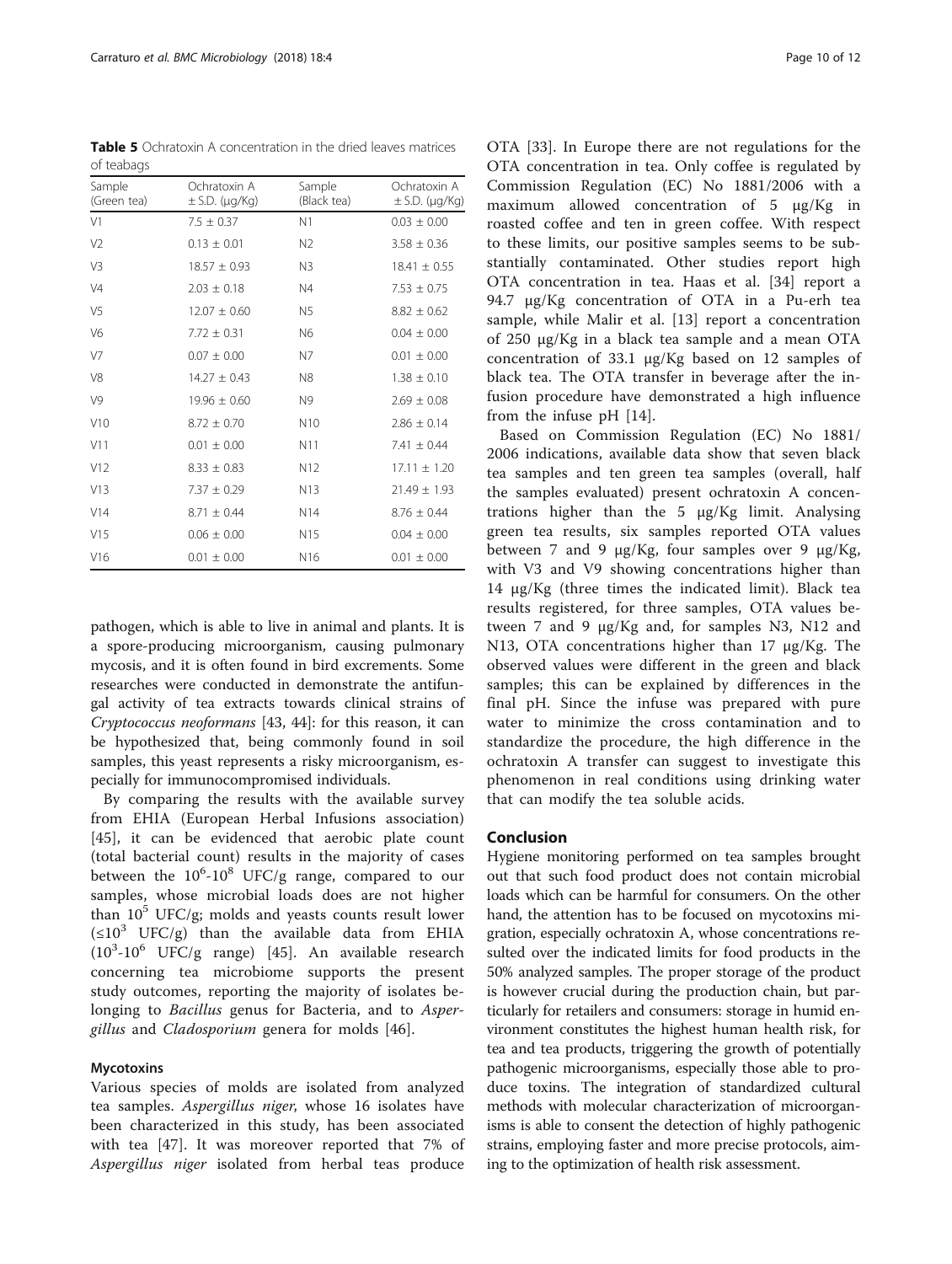#### <span id="page-10-0"></span>Abbreviations

BF3: Borontrifluoride; C. sinensis: Camellia sinensis; DRBC: Rose-Bengal chloramphenicol agar; HPLC-FLD: High-performance liquid chromatography with fluorescence detection; ISO: International Organization for Standardization; ITS: Internal Transcribed Spacer; NaCl: Sodium Chloride; OTA: Ochratoxin A; PCA: Plate Count Agar; PCR: Ploymerase Chain Reaction; PEG: Polyethylene glycol; TBC: Total Bacterial Count; TBX: Tryptone Bile Agar with X-Glucuronide; TSC: Tryptose Sulphite Cycloserine agar

#### Acknowledgements

A special thanks to Dr. Maria Comparone for her technical help in laboratory.

#### Funding

This research did not receive any specific grant from funding agencies in the public, commercial, or not-for-profit sectors.

#### Availability of data and materials

The majority of the data is included in the manuscript. The raw data and other material used in the reported research shall be available only on request. Please contact Olga de Castro (odecastr@unina.it) or Federica Carraturo (federica.carraturo@unina.it) to request additional data.

#### Author's contributions

ODC conceived the idea, collected the tea black and green materials, carried out the DNA barcoding genetic analyses in tea and microbial samples, led the writing, supervising the manuscript. FC performed the microbiological analyses, interpreted of microbiological outcomes, led the writing and revision of the manuscript. JT contributed to chemical reagents, performed the mycotoxin characterization and drafted the mycotoxins part of the manuscript; MG conceived supported the design of the study, provided the microbiological analysis reagents and revised the manuscript. FA designed the study, supported data interpretation and revised the manuscript. ODC and ADL carried out the DNA barcoding genetic analyses in tea and microbial samples and supported the interpretation of barcoding results; MT contributed to chemical reagents, supported the analysis and the interpretation of mycotoxins data; AM and PC, contributed to microbiological analysis preparation, supported the writing of study microbiology methods and helped with the revision of the final version of the manuscript. All authors read and approved the final manuscript.

Ethics approval and consent to participate Not Applicable.

# Consent for publication

Not Applicable.

#### Competing interests

The authors declare that they have no competing interests.

# Publisher's Note

Springer Nature remains neutral with regard to jurisdictional claims in published maps and institutional affiliations.

#### Author details

<sup>1</sup>Department of Biology, University of Naples Federico II, Via Cinthia, 80126 Naples, Italy. <sup>2</sup>Department of Biology, University of Naples Federico II, Via Foria 223 – Orto Botanico, 80139 Naples, Italy. <sup>3</sup>Department of Medicine and Surgery, University of Salerno, Via Giovanni Paolo II 132, 84084 Salerno, Italy. 4 Department of Veterinary Medicine and Animal Production, University of Naples Federico II, Via Delpino 1, 80137 Naples, Italy. <sup>5</sup>S.G. Moscati Hospital, Contrada Amoretta, 83100 Avellino, Italy. <sup>6</sup>Faculty of Humanities, University of Suor Orsola Benincasa, Santa Caterina da Siena 37, 80135 Naples, Italy. <sup>7</sup> Department of Chemical Sciences, University of Naples Federico II, 80126 Naples, Italy.

#### References

- 1. Zhao ZJ, Tong HR, Zhou L, Wang EX, Liu QJ. Fungal colonization of Pu-erh tea in Yunnan. J Food Safety. 2010;30:769–84.
- 2. Dugar K. Tea processing techniques and classification of tea. Tea Stories. Still Steeping. The Teabox Blog. 2016. [https://tea101.teabox.com/tea-processed](https://tea101.teabox.com/tea-processed-classified/)[classified/](https://tea101.teabox.com/tea-processed-classified/). Accessed 16 Dec 2016.
- 3. Le GC. The Varieties of Formosa Oolong. The Art Of Tea Magazine 1. 2016. http//<http://www.artoftea.com/>. Accessed 10 Dec 2016.
- 4. Lund B, Baird-Parker AC, Gould GW. The microbiological safety and quality of food. Gaithersburg: Aspen Publishers, Inc; 2000. p. 960–4.
- 5. American Herbal Product Association (AHPA). Recommended microbial limits for botanical ingredients (in colony-forming units (CFU)/g). 2016. [http://www.ahpa.org/Portals/0/PDFs/Policies/14\\_0206\\_AHPA\\_micro\\_limits\\_](http://www.ahpa.org/Portals/0/PDFs/Policies/14_0206_AHPA_micro_limits_comparisons.pdf) [comparisons.pdf.](http://www.ahpa.org/Portals/0/PDFs/Policies/14_0206_AHPA_micro_limits_comparisons.pdf) Accessed 16 Dec 2016.
- 6. Scientific Committee on Foods, European Union. Opinion on the potential microbiological risk arising from the presence of moisture in tea. 2016. [http://www.thie-online.eu/tea/quality-assurance/.](http://www.thie-online.eu/tea/quality-assurance/) Accessed 16 Dec 2016.
- Tea and Herbal Infusions Europe. THIE's Recommended Microbiological Specification for Herbal Infusions (Dry). Hamburg (Germany). 2016. [http://](http://www.thie-online.eu/fileadmin/inhalte/Publications/HFI/4_2015-06-30_THIE_Recommended_microbiological_specifications.pdf) [www.thie-online.eu/fileadmin/inhalte/Publications/HFI/4\\_2015-06-30\\_THIE\\_](http://www.thie-online.eu/fileadmin/inhalte/Publications/HFI/4_2015-06-30_THIE_Recommended_microbiological_specifications.pdf) [Recommended\\_microbiological\\_specifications.pdf](http://www.thie-online.eu/fileadmin/inhalte/Publications/HFI/4_2015-06-30_THIE_Recommended_microbiological_specifications.pdf). Accessed 2 Dec 2016.
- 8. De Castro O, Comparone M, Di Maio A, Del Guacchio E, Menale B, Troisi J, Aliberti F, Trifuoggi M, Guida M. What is in your cup of tea? DNA verity test to characterize black and green commercial teas. PLoS One. 2017;12:e0178262.
- McClane BA. The complex interactions between Clostridium perfringens enterotoxin and epithelial tight junctions. Toxicon. 2001;39:1781–91.
- 10. Paredes-Sabja D, Gonzalez M, Sarker MR, Torres JA. Combined effects of hydrostatic pressure, temperature, and pH on the inactivation of spores of Clostridium perfringens type a and Clostridium sporogenes in buffer solutions. J Food Sci. 2007;72:M202–6.
- 11. Sarker MR, Shivers RP, Sparks SG, Juneja VK, McClane BA. Comparative experiments to examine the effects of heating on vegetative cells and spores of Clostridium perfringens isolates carrying plasmid genes versus chromosomal enterotoxin genes. Appl Environ Microb. 2000;66:3234–40.
- 12. Zhang Y, Skaar I, Sulyok M, Liu X, Rao M, Taylor JW. The microbiome and metabolites in fermented Pu-erh tea as revealed by high-throughput sequencing and quantitative multiplex metabolite analysis. PLoS One. 2016;11:e0157847.
- 13. Iha MH, Trucksess MW. Aflatoxins and ochratoxin a in tea prepared from naturally contaminated powdered ginger. Food Addit Contam. 2010; 10(A27):1142–7.
- 14. Malir F, Ostry V, Pfohl-Leszkowicz A, Toman J, Bazin I, Rouba T. Transfer of Ochratoxin a into tea and coffee beverages. Toxins. 2014;6:3438–53.
- 15. ISO 4833-1:2013. Microbiology of the food chain Horizontal method for the enumeration of microorganisms; Part 1: Colony count at 30°C by the pour plate technique. 2016. [http://www.iso.org/iso/catalogue\\_detail.](http://www.iso.org/iso/catalogue_detail.htm?csnumber=53728) [htm?csnumber=53728.](http://www.iso.org/iso/catalogue_detail.htm?csnumber=53728) Accessed 15 Dec 2016.
- 16. ISO 21527-1:2008. Microbiology of food and animal feeding stuffs Horizontal method for the enumeration of yeasts and moulds – Part 1: Colony count technique in products with water activity greater than 0.95. 2016. [https://www.](https://www.iso.org/standard/38275.html) [iso.org/standard/38275.html](https://www.iso.org/standard/38275.html). Accessed 15 Dec 2016.
- 17. ISO 16649-2:2001. Microbiology of food and animal feeding stuffs. Horizontal method for the enumeration of beta-glucuronidase-positive Escherichia coli; Part 2: Colony-count technique at 44 degrees C using 5 bromo-4-chloro-3-indolyl beta-D-glucuronide. 2016. [http://www.iso.org/iso/](http://www.iso.org/iso/catalogue_detail.htm?csnumber=29824) [catalogue\\_detail.htm?csnumber=29824.](http://www.iso.org/iso/catalogue_detail.htm?csnumber=29824) Accessed 15 Dec 2016.
- 18. ISO 13720:2010. Meat And Meat Products Enumeration Of Presumptive Pseudomonas spp. 2016. [https://www.iso.org/standard/45099.html.](https://www.iso.org/standard/45099.html) Accessed 15 Dec 2016.
- 19. ISO 7937:2004. Microbiology of food and animal feeding stuffs Horizontal method for the enumeration of Clostridium perfringens - Colony-count technique. 2016.<https://www.iso.org/standard/36588.html>. Accessed 15 Dec 2016.
- 20. Marchesi JR, Sato T, Weightman AJ, Martin TA, Fry JC, Hiom SJ, Dymock D, Wade WG. Design and evaluation of useful bacterium-specific PCR primers that amplify genes coding for bacterial 16S rRNA. Appl Environ Microb. 1998;64:795–9.
- 21. White TJ, Bruns TD, Lee S and Taylor J. Amplification and direct sequencing of fungal ribosomal RNA genes for phylogenetics, in PCR protocols: a guide to methods and applications, ed. by Innis MA, Gelfand DH, Sninsky JJ and White TJ, Academic Press, San Diego, 315–322 (1990).